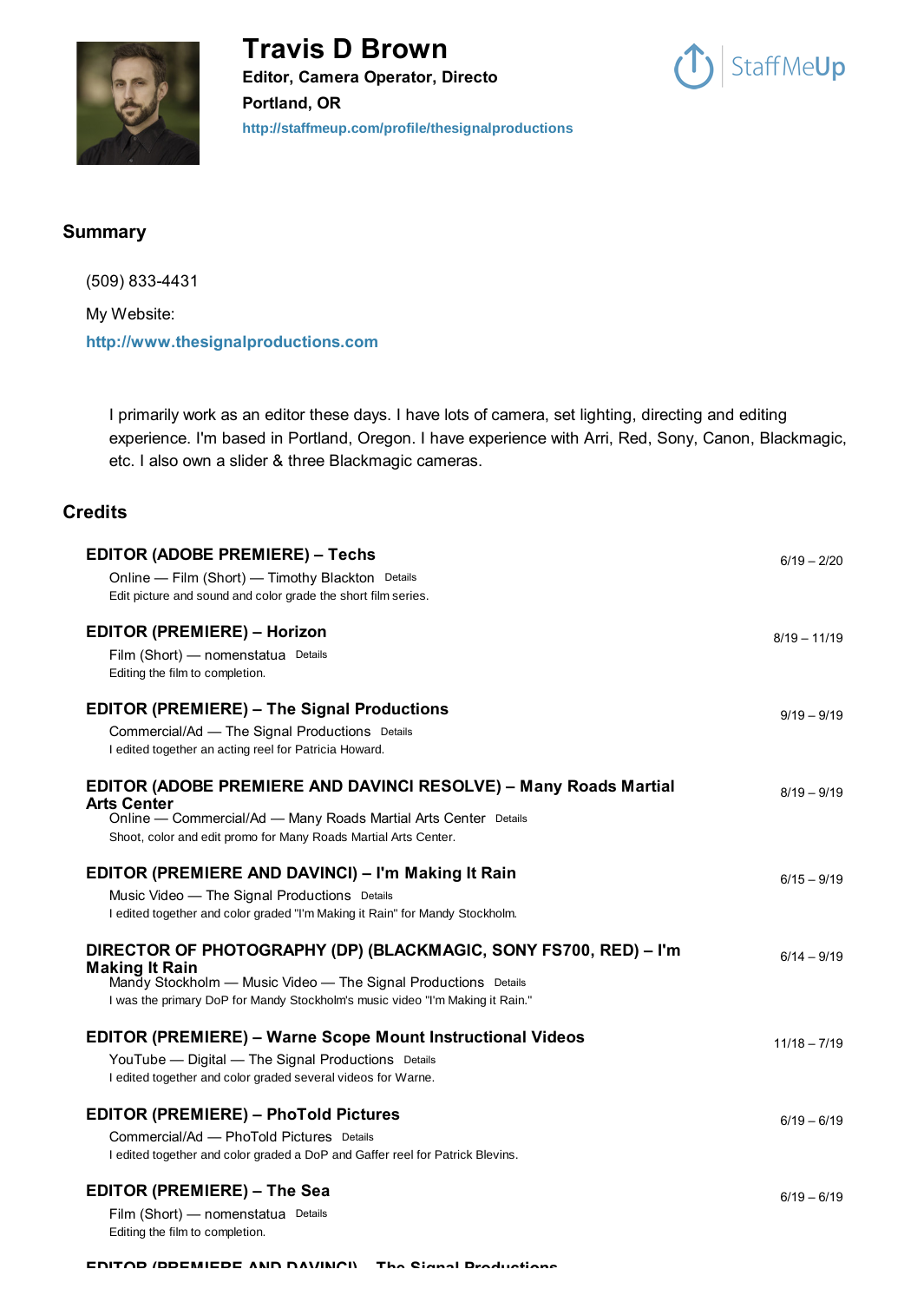| <b>EDITUR (FREINIERE AND DAVING) - THE SIGHAL FLOUDCIONS</b>                                                                                                                           | $5/19 - 6/19$   |
|----------------------------------------------------------------------------------------------------------------------------------------------------------------------------------------|-----------------|
| Instagram - Commercial/Ad - The Signal Productions Details                                                                                                                             |                 |
| I edited and color graded a promo for Nicole Vandervliet.                                                                                                                              |                 |
| DIRECTOR OF PHOTOGRAPHY (DP) (BMPCC4K) - The Signal Productions                                                                                                                        |                 |
| Instagram - Commercial/Ad - The Signal Productions Details                                                                                                                             | $5/19 - 6/19$   |
| I was DoP for Nicole Vandervliet's promotion video.                                                                                                                                    |                 |
|                                                                                                                                                                                        |                 |
| <b>EDITOR (PREMIERE) - Sultanov Russian Ballet Academy Spring</b><br><b>Performance</b>                                                                                                | $5/19 - 6/19$   |
| Live Event - Sultanov Russian Ballet Academy Details                                                                                                                                   |                 |
| I edited together footage of the live spring ballet performance at Sherwood Center for the Arts and made DVDs and Blu-rays of the                                                      |                 |
| event.                                                                                                                                                                                 |                 |
| <b>EDITOR (PREMIERE AND DAVINCI) - Again</b>                                                                                                                                           | $5/19 - 6/19$   |
| Film (Short) Details                                                                                                                                                                   |                 |
| I synced sound and created proxies in Davinci Resolve and am creating a rough cut of the film for the director to take over.                                                           |                 |
|                                                                                                                                                                                        |                 |
| <b>EDITOR (PREMIERE AND DAVINCI) - Sultanov Russian Ballet Academy</b>                                                                                                                 | $5/19 - 5/19$   |
| Website - Commercial/Ad - Sultanov Russian Ballet Academy Details<br>Directed, colored and edited a new promo video for the ballet academy.                                            |                 |
|                                                                                                                                                                                        |                 |
| <b>EDITOR (PREMIERE AND DAVINCI) - Anicca Digital Arts</b>                                                                                                                             | $10/18 - 5/19$  |
| Website - Commercial/Ad - Anicca Digital Arts Details                                                                                                                                  |                 |
| I've edited together several profile videos for the lawyers who work at GNS Law Group.                                                                                                 |                 |
| <b>EDITOR (PREMIERE) - No Sunrise Wasted</b>                                                                                                                                           |                 |
| Website - Commercial/Ad - No Sunrise Wasted Details                                                                                                                                    | $1/19 - 1/19$   |
| I edited together a 10 minute work in progress for the documentary Who's on Top?                                                                                                       |                 |
|                                                                                                                                                                                        |                 |
| EDITOR (ADOBE PREMIERE) - Lily On A Saturday                                                                                                                                           | $10/17 - 1/19$  |
| Film (Theatrical) — Entandem Productions Details                                                                                                                                       |                 |
| I edited the entire film and did the assembly edit, as well.                                                                                                                           |                 |
| <b>EDITOR (ADOBE PREMIERE) - The Nutcracker</b>                                                                                                                                        | $12/18 - 12/18$ |
| Live Event - Sultanov Russian Ballet Academy Details                                                                                                                                   |                 |
| I hired a videographer to film this event, and I edited it together and produced many Blu-rays and DVDs of the event for Sultanov                                                      |                 |
| Russian Ballet Academy.                                                                                                                                                                |                 |
| <b>EDITOR (ADOBE PREMIERE) - Sultanov Spring Show</b>                                                                                                                                  | $5/18 - 6/18$   |
| Live Event - Sultanov Russian Ballet Academy Details                                                                                                                                   |                 |
| I hired a videographer to film this event, and I edited it together and produced many Blu-rays and DVDs of the event for Sultanov                                                      |                 |
| Russian Ballet Academy.                                                                                                                                                                |                 |
| <b>EDITOR (ADOBE PREMIERE) - British Customs (Enginethusiast)</b>                                                                                                                      |                 |
| Vimeo - Commercial/Ad Details                                                                                                                                                          | $3/18 - 4/18$   |
| I shot and edited together some spots for British Customs.                                                                                                                             |                 |
|                                                                                                                                                                                        |                 |
| DIRECTOR OF PHOTOGRAPHY (DP) (BLACKMAGIC PRODUCTION CAMERA<br>4K + BMPCC) – Warne Scope Mount Instructional Videos                                                                     | $3/18 - 3/18$   |
| Website - Digital - The Signal Productions Details                                                                                                                                     |                 |
| I shot and edited multiple instructional videos for Warne.                                                                                                                             |                 |
|                                                                                                                                                                                        |                 |
| DIRECTOR (WRITER/PRODUCER/EDITOR) - Wishful Thinking                                                                                                                                   | $9/17 - 1/18$   |
| Film (Short) — The Signal Productions Details<br>I wrote, produced, directed and edited a short film called Wishful Thinking in association with www.streetepistemology.com. It's been |                 |
| viewed well over 14,000 times online.                                                                                                                                                  |                 |
|                                                                                                                                                                                        |                 |
| <b>EDITOR (ADOBE PREMIERE) - Sultanov Winter Performance</b>                                                                                                                           | $12/17 - 12/17$ |
| Live Event - The Signal Productions Details<br>I hired a videographer to film this event, and I edited it together and produced many Blu-rays and DVDs of the event for Sultanov       |                 |
| Russian Ballet Academy.                                                                                                                                                                |                 |
|                                                                                                                                                                                        |                 |
| DIRECTOR OF PHOTOGRAPHY (DP) (BLACKMAGIC PRODUCTION CAMERA                                                                                                                             | $9/17 - 10/17$  |

**4K) – Aperion Audio** Commercial/Ad — The Signal Productions Details

I directed, was the director of photography and editor for several ads for Aperion Audio. They can all be seen on my Vimeo page or their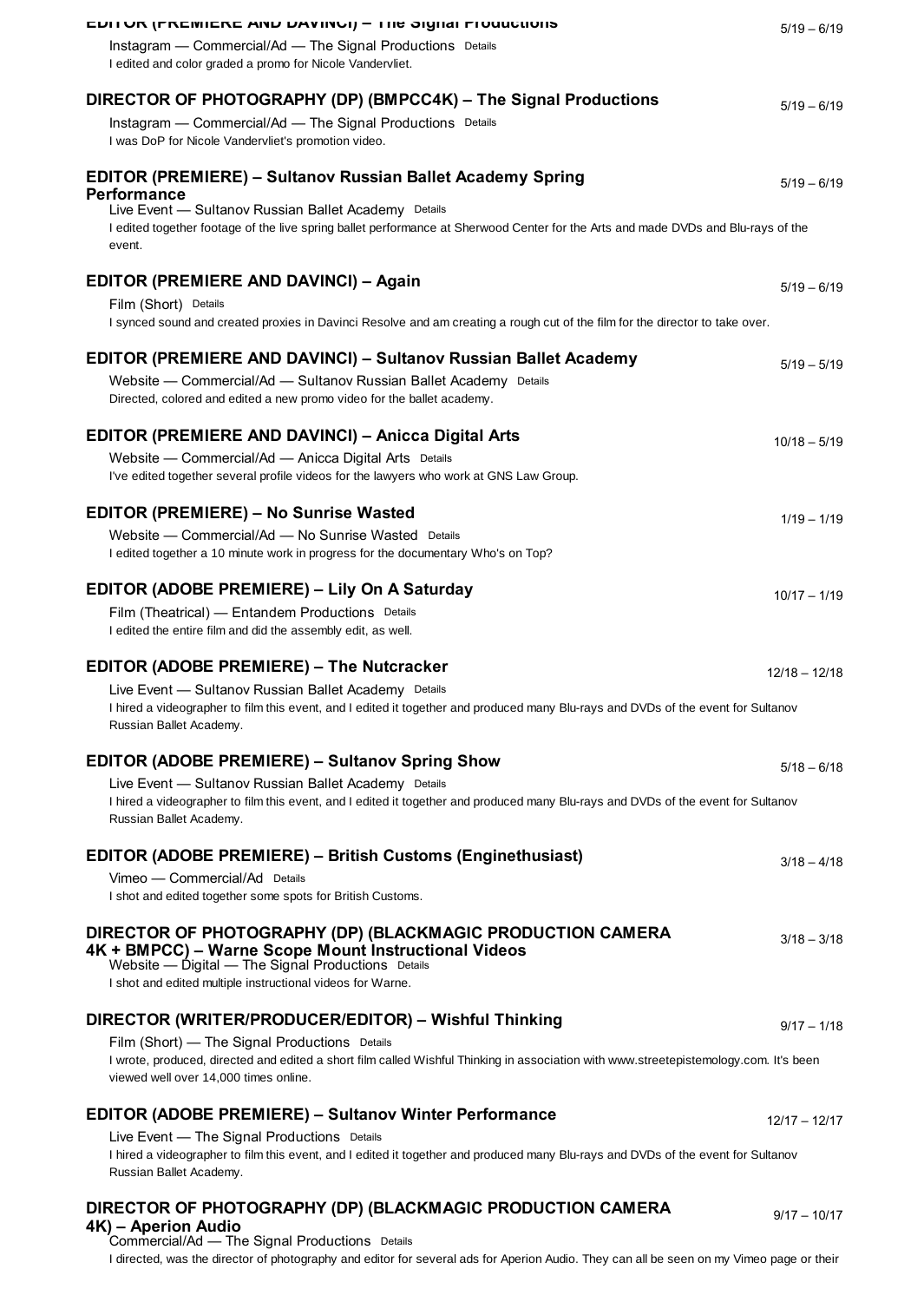| <b>STEADICAM OP (RONIN OPERATOR) – Corpse</b><br>Film (Short) - Timesculpt Productions Details<br>Operated Ronin for several shots.                                                                                                                                   | $9/17 - 9/17$ |
|-----------------------------------------------------------------------------------------------------------------------------------------------------------------------------------------------------------------------------------------------------------------------|---------------|
| <b>GAFFER - Corpse</b><br>Film (Short) - Timesculpt Productions Details<br>Set up lights, 12x12, flags, nets, etc.                                                                                                                                                    | $9/17 - 9/17$ |
| <b>GRIP - Nike Internal</b><br>Corporate - Actual Industries, LLC Details<br>Assisted the gaffer in setting up lights, flags, green screen, etc.                                                                                                                      | $9/17 - 9/17$ |
| <b>GAFFER - Food Paradise (Season 10)</b><br>Travel — Reality/Doc (TV) — Prometheus Entertainment Details<br>I set up lights, flags, etc. for both A and B cameras and switch between the two teams throughout the day. I also operated A camera<br>when the DP left. | $6/17 - 9/17$ |
| <b>SWING (GRIP AND ELECTRIC) - Providence Hospitals</b><br>Commercial/Ad - Loaded Image Entertainment Details<br>Assisted gaffer and key grip setting up lights, flags, mirrors, etc. etc.                                                                            | $8/17 - 8/17$ |
| <b>GAFFER - Shiftlandia</b><br>Digital - Anicca Digital Arts Details<br>I set up lights, flags, etc.                                                                                                                                                                  | $8/17 - 8/17$ |
| <b>KEY GRIP - She's In Portland</b><br>Film (Theatrical) — Son of the Knife Films Details<br>I set up stands, flags, mirrors, 8x8, etc. and assisted Gaffer with lights.                                                                                              | $8/17 - 8/17$ |
| DIRECTOR OF PHOTOGRAPHY (DP) (GH4) - POC For Watchdog<br>Digital - Playground Films Corp. Details<br>I helped light, operated the camera and operated my Ronin for this proof of concept.                                                                             | $8/17 - 8/17$ |
| DIRECTOR OF PHOTOGRAPHY (DP) (A7R) - Heavy Eyes<br>Lenore - Music Video Details<br>I was director of photography and Ronin operator for this music video.                                                                                                             | $8/17 - 8/17$ |
| <b>GAFFER – Road To Bob</b><br>Film (Theatrical) Details<br>I light each scene, mostly with my own equipment.                                                                                                                                                         | $6/17 - 8/17$ |
| STEADICAM OP (RONIN OPERATOR) - BMW<br>Commercial/Ad - 100SEVEN Studio Details<br>I operated a Ronin gimbal on a crane from inside a car.                                                                                                                             | $6/17 - 6/17$ |
| <b>GAFFER - Your Voice</b><br>Digital - Anicca Digital Arts Details<br>I set up lights, the jib and operated the jib.                                                                                                                                                 | $6/17 - 6/17$ |
| <b>GRIP (AND LIGHTING TECHNICIAN) – Nike CE July</b><br>Corporate - Actual Industries Details<br>Assisted the gaffer in setting up lights, flags, green screen, etc.                                                                                                  | $7/16 - 6/17$ |
| SWING (GRIP AND ELECTRIC) - Benefits Of Gusbandry (Season 2)<br>Vimeo - Digital - The Benefits of Gusbandry LLC Details<br>I assisted the Key Grip and Gaffer in setting up lights, stands, flags, running power, etc.                                                | $5/17 - 5/17$ |
| <b>GRIP (AND LIGHTING TECHNICIAN) - Nike CE June</b><br>Corporate - Actual Industries Details<br>Assisted the gaffer in setting up lights, flags, green screen, etc.                                                                                                  | $5/17 - 5/17$ |
| <b>CAMERA OPERATOR (BLACKMAGIC PRODUCTION CAMERA) - Anicca</b>                                                                                                                                                                                                        | $4/17 - 4/17$ |

**Digital Arts**

website. https://www.aperionaudio.com/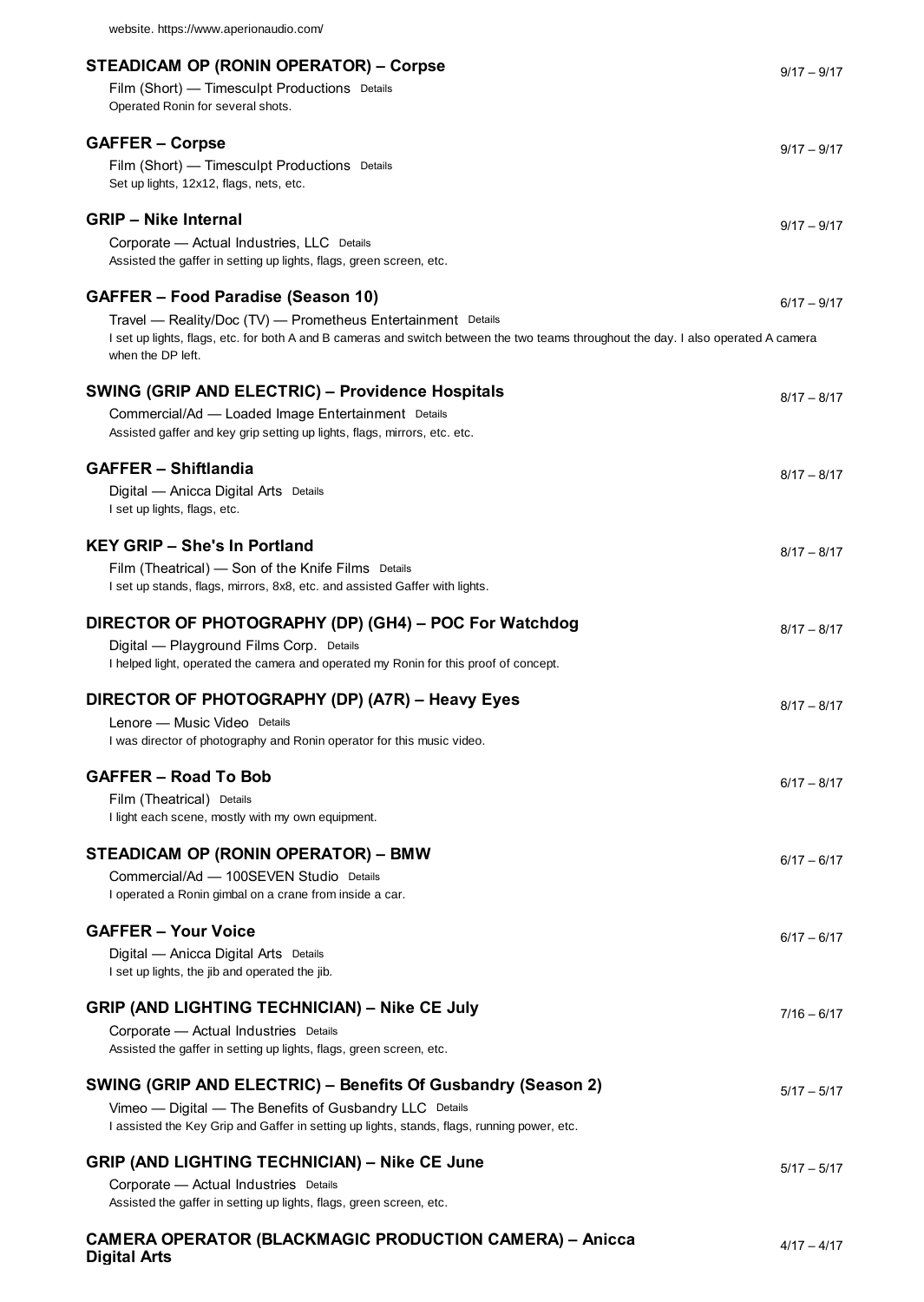| Commercial/Ad — Anicca Digital Arts Details<br>Operated Blackmagic Production camera for interviews and b-roll                                          |                 |
|---------------------------------------------------------------------------------------------------------------------------------------------------------|-----------------|
|                                                                                                                                                         |                 |
| <b>GAFFER - Anica Digital Arts</b>                                                                                                                      | $4/17 - 4/17$   |
| Commercial/Ad - Anica Digital Arts Details<br>Set up lights, flags, etc. for multiple interviews.                                                       |                 |
|                                                                                                                                                         |                 |
| <b>GRIP (AND LIGHTING TECHNICIAN) - Nike CE May</b>                                                                                                     | $3/17 - 4/17$   |
| Corporate - Actual Industries Details                                                                                                                   |                 |
| Assisted the gaffer in setting up lights, flags, green screen, etc.                                                                                     |                 |
| <b>GRIP - Nike CE March</b>                                                                                                                             | $2/17 - 2/17$   |
| Corporate - Actual Industries Details                                                                                                                   |                 |
| Assisted the gaffer in setting up lights, flags, green screen, etc.                                                                                     |                 |
| <b>GRIP - Nike CE February</b>                                                                                                                          | $1/17 - 1/17$   |
| Corporate - Actual Industries Details                                                                                                                   |                 |
| Assisted the gaffer in setting up lights, flags, green screen, etc.                                                                                     |                 |
| STEADICAM OP (RONIN OPERATOR) - Portland Creatives (Season 2)                                                                                           | $8/15 - 1/17$   |
| Internet - Digital - 100SEVEN Studio Details                                                                                                            |                 |
| I am the Ronin Operator.                                                                                                                                |                 |
| <b>GRIP - Nike CE January</b>                                                                                                                           |                 |
| Corporate - Actual Industries Details                                                                                                                   | $12/16 - 12/16$ |
| Assisted the gaffer in setting up lights, flags, green screen, etc.                                                                                     |                 |
| <b>GRIP - Nike CE December</b>                                                                                                                          |                 |
| Corporate - Actual Industries Details                                                                                                                   | $11/16 - 11/16$ |
| Assisted the gaffer in setting up lights, flags, etc.                                                                                                   |                 |
|                                                                                                                                                         |                 |
| <b>GAFFER (ALSO KEY GRIP) - Dizzy Pursuit</b>                                                                                                           | $10/16 - 11/16$ |
| Film (Theatrical) Details<br>In addition to being AC, I was also Gaffer and Key Grip on Dizzy Pursuit. I set up all lights, dolly, camera support, etc. |                 |
|                                                                                                                                                         |                 |
| <b>ASSISTANT CAMERA - Dizzy Pursuit</b>                                                                                                                 | $10/16 - 11/16$ |
| Film (Theatrical) Details<br>I was 1st and 2nd AC on this indie feature.                                                                                |                 |
|                                                                                                                                                         |                 |
| <b>LIGHTING TECHNICIAN - The Librarians (Season 3)</b>                                                                                                  | $9/16 - 9/16$   |
| TNT - Scripted (TV) - Electric Entertainment                                                                                                            |                 |
| <b>LIGHTING TECHNICIAN - The Competition</b>                                                                                                            |                 |
| Film (Theatrical) - The Theory Inc                                                                                                                      | $9/16 - 9/16$   |
|                                                                                                                                                         |                 |
| STEADICAM OP (RONIN OPERATOR) - Still Here                                                                                                              | $9/16 - 9/16$   |
| Film (Short) Details<br>Operated the Ronin for several shots. Also was 2nd AC when not operating the gimbal.                                            |                 |
|                                                                                                                                                         |                 |
| <b>GRIP - Nike CE October</b>                                                                                                                           | $9/16 - 9/16$   |
| Corporate - Actual Industries Details<br>Assisted the gaffer in setting up lights, flags, etc.                                                          |                 |
|                                                                                                                                                         |                 |
| <b>KEY GRIP - Rejuvenate</b>                                                                                                                            | $8/16 - 8/16$   |
| Commercial/Ad - Galaxy Sailor Productions Details                                                                                                       |                 |
| Assisted the gaffer in setting up lights, bounce cards, flags, etc.                                                                                     |                 |
| <b>GRIP - Oregon Culinary Institute (Actual Industries)</b>                                                                                             | $5/16 - 5/16$   |
| Commercial/Ad - Actual Industries Details                                                                                                               |                 |
| Assisted the gaffer in setting up lights, flags, etc.                                                                                                   |                 |
| <b>GRIP – Nike CE June Video</b>                                                                                                                        | $5/16 - 5/16$   |
| Corporate - Actual Industries Details                                                                                                                   |                 |
| Assisted the gaffer in setting up lights, flags, etc.                                                                                                   |                 |

**Digital Arts**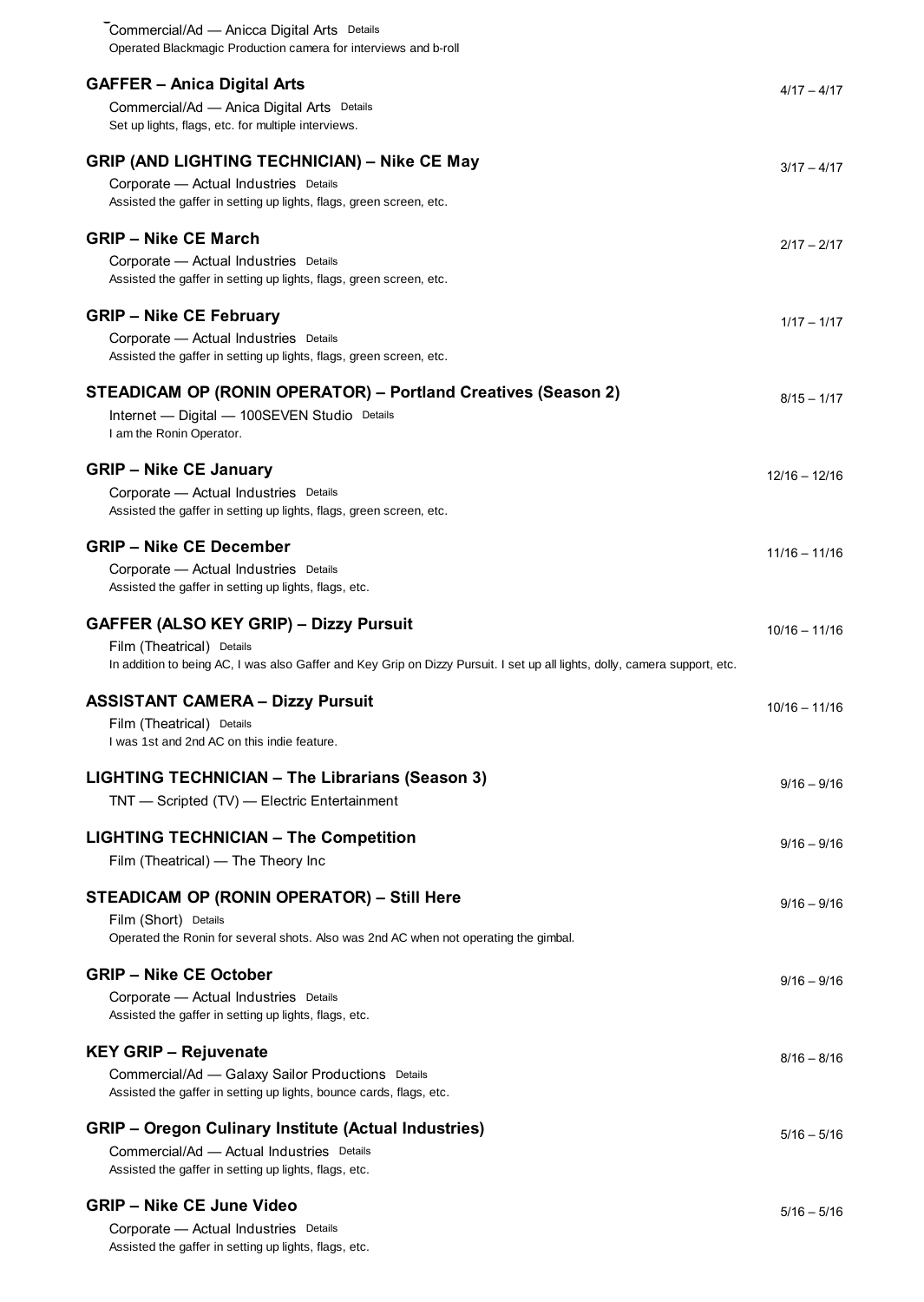| DIRECTOR OF PHOTOGRAPHY (DP) (BLACKMAGIC PRODUCTION CAMERA<br>4K, URSA, FS700) - All Too Human<br>Film (Theatrical) - The Signal Productions Details<br>I wrote, produced, co-directed and was DoP of this film. It is now in post-production.                                                                                                          | $3/16 - 4/16$   |
|---------------------------------------------------------------------------------------------------------------------------------------------------------------------------------------------------------------------------------------------------------------------------------------------------------------------------------------------------------|-----------------|
| DIRECTOR OF PHOTOGRAPHY (DP) (BLACKMAGIC PRODUCTION CAMERA<br>4K) - Jamie VS. The Bullies!<br>Facebook - Digital - The Signal Productions Details<br>I was writer, co-director and DoP for this project.                                                                                                                                                | $8/15 - 9/15$   |
| <b>ASSISTANT CAMERA (RED EPIC DRAGON) - Zilla And Zoe</b>                                                                                                                                                                                                                                                                                               | $7/15 - 8/15$   |
| Film (Theatrical) - Scalise Pictures Details<br>Assistant to camera, also did some G&E.                                                                                                                                                                                                                                                                 |                 |
| <b>CAMERA OPERATOR (SONY PMW-F3 AND BLACKMAGIC PRODUCTION</b><br><b>CAMERA 4K) - Little Sister</b><br>Film (Theatrical) - Portland Film Company Details<br>I operate the camera and am frequently my own assistant. I've been focus puller, Steadicam and Ronin operator, etc. I've also been<br>helping the gaffer set up lights as it's a small crew. | $7/14 - 4/15$   |
| STEADICAM OP (ACTUALLY RONIN OPERATOR WITH C300) - Elena Vance<br>Film (Short) Details<br>I flew the C300 on my Ronin for a few shots for Elena Vance.                                                                                                                                                                                                  | $1/15 - 1/15$   |
|                                                                                                                                                                                                                                                                                                                                                         |                 |
| VIDEOGRAPHER (EDITOR) - AmbeRed Photography Promo 2014<br>Digital - The Signal Productions Details<br>I filmed and edited together a promotional video for AmbeRed Photography.                                                                                                                                                                         | $10/14 - 11/14$ |
| VIDEOGRAPHER (EDITOR) - Portland Shaolin Welcome Video                                                                                                                                                                                                                                                                                                  | $8/14 - 10/14$  |
| Vimeo/Website - Digital - The Signal Productions Details<br>I wrote, filmed and edited together a web commercial for Portland Shaolin Center.                                                                                                                                                                                                           |                 |
| VIDEOGRAPHER (EDITOR) - Zeroboxer Book Trailer                                                                                                                                                                                                                                                                                                          | $6/14 - 8/14$   |
| Vimeo/Website - Digital - The Signal Productions Details<br>I wrote, filmed and edited together a book trailer for Fonda Lee's debut novel Zeroboxer.                                                                                                                                                                                                   |                 |
| DIRECTOR (WRITER/CHOREOGRAPHER/ACTOR/EDITOR) – Kung Fu Bar<br>Fight!<br>Vimeo/Website - Digital - The Signal Productions Details<br>I wrote, did fight choreography, directed, acted in and edited together a short-film/promo video for Portland Shaolin Center.                                                                                       | $3/14 - 5/14$   |
| VIDEOGRAPHER (EDITOR) - Tech Video                                                                                                                                                                                                                                                                                                                      |                 |
| Vimeo/Youtube/Web - Digital - The Signal Productions Details<br>I wrote, directed, filmed and edited together a web commercial for Computers Made Easy.                                                                                                                                                                                                 | $10/13 - 12/13$ |
| Education                                                                                                                                                                                                                                                                                                                                               |                 |
| <b>Everest College</b>   Associates Degree in Computer Information Science                                                                                                                                                                                                                                                                              | Class of '10    |
| <b>My Gear</b>                                                                                                                                                                                                                                                                                                                                          |                 |
| Sony Wireless Lav 2k Mole Richardson<br>GoPro<br>motorized slider<br>Tokina 11-16mm f/2.8<br><b>Dolly</b>                                                                                                                                                                                                                                               |                 |
| Sigma 17-50mm f/2.8<br>1K Nook light<br>750W Leko Source Four<br>Lenzhound Wireless follow focus                                                                                                                                                                                                                                                        |                 |
| Zeiss CP.2 25MM T2.1<br>Zeiss CP.2 50MM T2.1<br>Mini-Mole 250W light<br>SmallHD 702 Lite monitor                                                                                                                                                                                                                                                        | 2 LED Panels    |
| Atomos Shinobi<br>Blackmagic Pocket Cinema Camera<br>Blackmagic Pocket Cinema Camera 4K x2                                                                                                                                                                                                                                                              | Kino Barfly x2  |